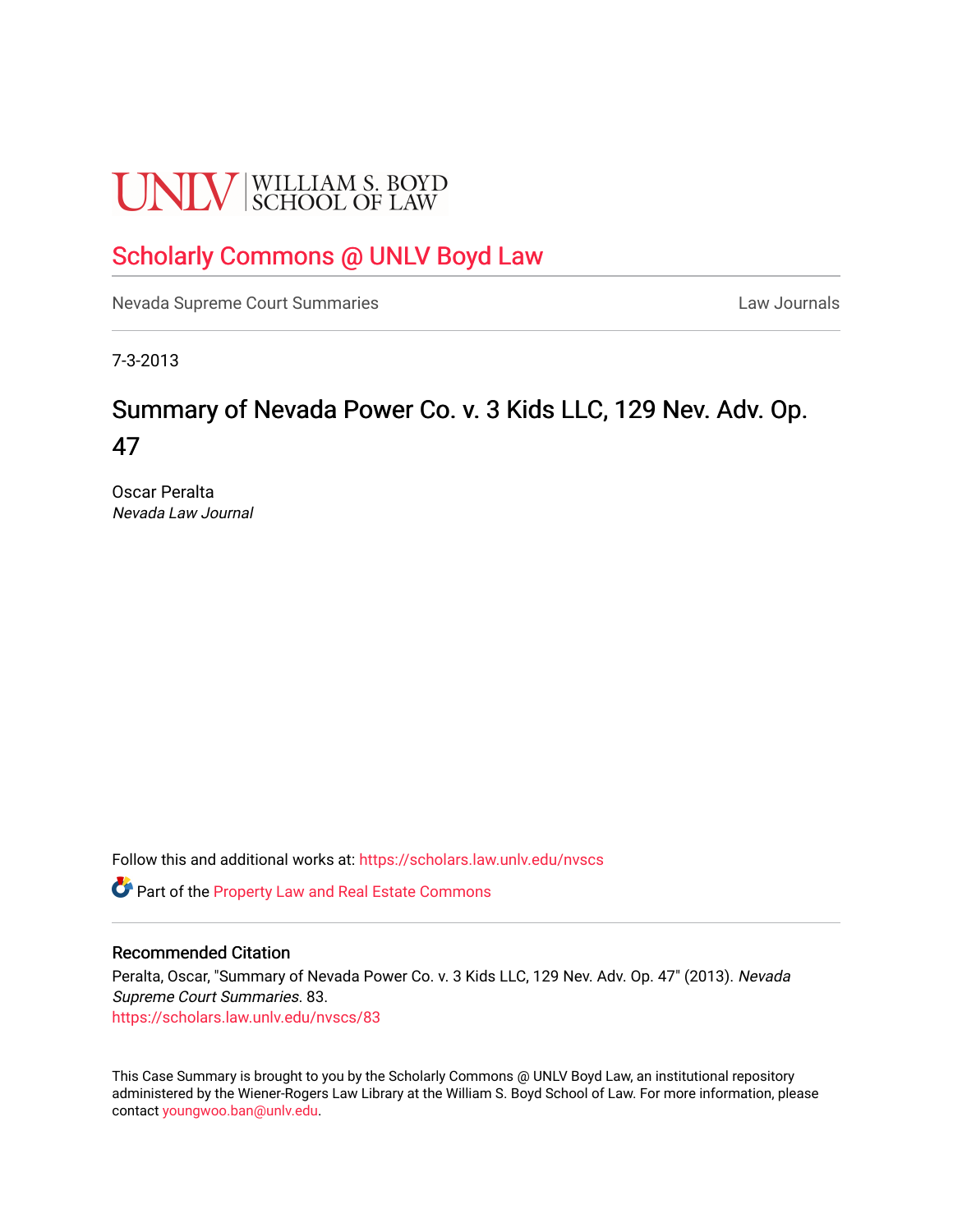*Nevada Power Co. v. 3 Kids LLC*, 129 Nev. Adv. Op. 47 (Jul. 03, 2013)<sup>1</sup>

## JURY INSTRUCTIONS & EVIDENCE

#### **Summary**

The Court reviewed a jury instruction regarding the determination of fair market value of condemned property, a portion of which is located within a government setback, for the purpose of ascertaining just compensation. Additionally, the Court considered whether the district court abused its discretion by allowing testimony provided by respondent's expert and excluding appellant's rebuttal evidence.

#### **Disposition/Outcome**

The district court erred in giving an overbroad jury instruction, but the error did not warrant reversal as appellant was not prejudiced because a separate jury instruction remedied the error. Additionally, the district court did not abuse its discretion by allowing respondent's expert's testimony and by excluding appellant's rebuttal evidence.

#### **Factual and Procedural History**

Respondent, 3 Kids, purchased a 3-acre parcel west of the Las Vegas strip. The property was zoned for industrial use, but 3 Kids believed it could be re-zoned for more intensive development. A portion of the property is in a county setback. The only developments a landowner may perform in the setback relate to landscaping and parking. In 2008, appellant Nevada Power Co. informed 3 Kids that it was going to exercise two easements on the property for installation of high-voltage transmission lines. After 3 Kids rejected Nevada Power's offer for the easements, the issue of just compensation went to trial.

At trial, 3 Kids argued that Nevada Power owed \$2,106,000 in just compensation based on a theory that holding the property for a speculative rise in market value was its highest and best use. Disagreement ensued over the value of one of the easements, which was within a setback. 3 Kids' expert did not consider the easement's location within the setback and concluded that Nevada Power was taking 90% of the rights to the land within the easement. Nevada Power's experts disagreed and concluded that the amount of just compensation due was only \$556,000, based on an industrial development highest and best use. Nevada Power's expert determined that Nevada Power was taking only 10% of the rights to the land within the easement because it was within a setback.

Nevada Power objected to Jury Instruction No. 35, which instructed the jury to disregard the setback in its valuation of the property on the grounds that 3 Kids' use of the area within the setback was limited to parking and landscaping. 3 Kids responded that this court's holding in *Robinson* was broad enough to encompass the proposed instruction. The district court agreed with 3 Kids and included the instruction. After deliberation, the jury awarded 3 Kids \$1.7 million in just compensation.

<sup>&</sup>lt;sup>1</sup> By Oscar Peralta.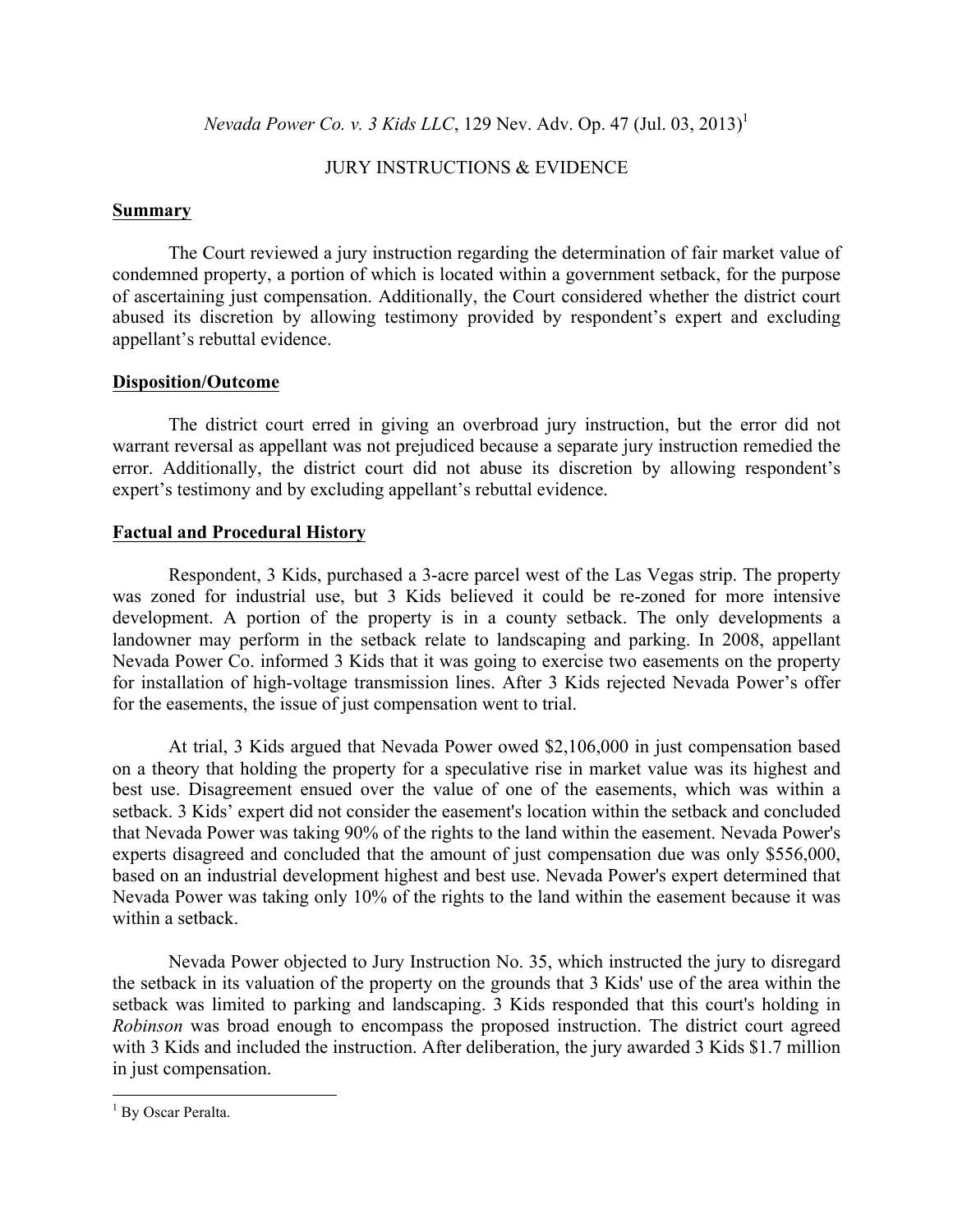### **Discussion**

Justice Gibbons wrote the unanimous opinion of the Court sitting en banc.<sup>2</sup>

The jury instruction under consideration, Jury Instruction 35, read: "In determining the fair market value of the land in which the easement is sought, you are required to value the property as a whole, and not put a lesser value on the portion of the property to be condemned based upon any governmental restrictions that apply solely to that portion." The Court agreed with Nevada Power that this instruction runs afoul of the holding in *City of North Las Vegas v. Robinson*. 6

In *Robinson*, the City of North Las Vegas sought to condemn a portion of a larger parcel.<sup>7</sup> While the parties agreed that the highest and best use was commercial, the City's expert valued the property based on uses that would not trigger a dedication requirement—which would have rendered the property valueless.<sup>8</sup> There, the district court gave an instruction that directed the jury to "determine the value of the condemned parcel in the before condition based upon only those uses to which the property can be put without obtaining government approvals that would trigger the dedication."<sup>9</sup> The Court held that the instruction was inconsistent with just compensation requirements in Nevada because it "caused the jury to ignore the highest and best use of the entire parcel and to improperly sever the condemned portion from the whole parcel."<sup>10</sup>

Here, the portion which instructed the jury not to "put a lesser value on the portion of the property to be condemned based upon any governmental restrictions that apply solely to that portion," is inconsistent with the language in *Robinson.* In *Robinson,* the Court stated that the trier of fact is permitted to consider "evidence of land-use restrictions that would influence a prudent purchaser when purchasing the condemned property."<sup>11</sup> In certain situations, evidence of land-use restrictions may not be considered, such as where it causes the jury to disregard the highest and best use of the whole parcel.<sup>12</sup> As a restriction on land use, an existing setback is generally a proper matter for the jury to consider.<sup>13</sup> Although Jury Instruction 35 did not direct the jury to disregard the highest and best use of the parcel, as in *Robinson*, the instruction was erroneous, nevertheless, by directing the trier of fact to disregard the setback in a situation that did not cause them to disregard the highest and best use of the whole parcel.

A separate jury instruction, Jury Instruction 19, stated, in pertinent part: "If the land subject to the easement will still have some market value after the taking of the easement and the construction and improvement in the manner proposed, Nevada Power is required to pay on the

<sup>&</sup>lt;sup>2</sup> Chief Justice Pickering voluntarily recused herself from participation in the decision of this matter.<br>
<sup>6</sup> 122 Nev. 527, 134 P.3d 705 (2006).<br>
<sup>7</sup> *Id.* at 529, 134 P.3d at 706.<br>
<sup>8</sup> *Id.* at 530, 134 P.3d at 707.<br>
<sup></sup>

generally regarded as a proper matter for the jury's consideration.").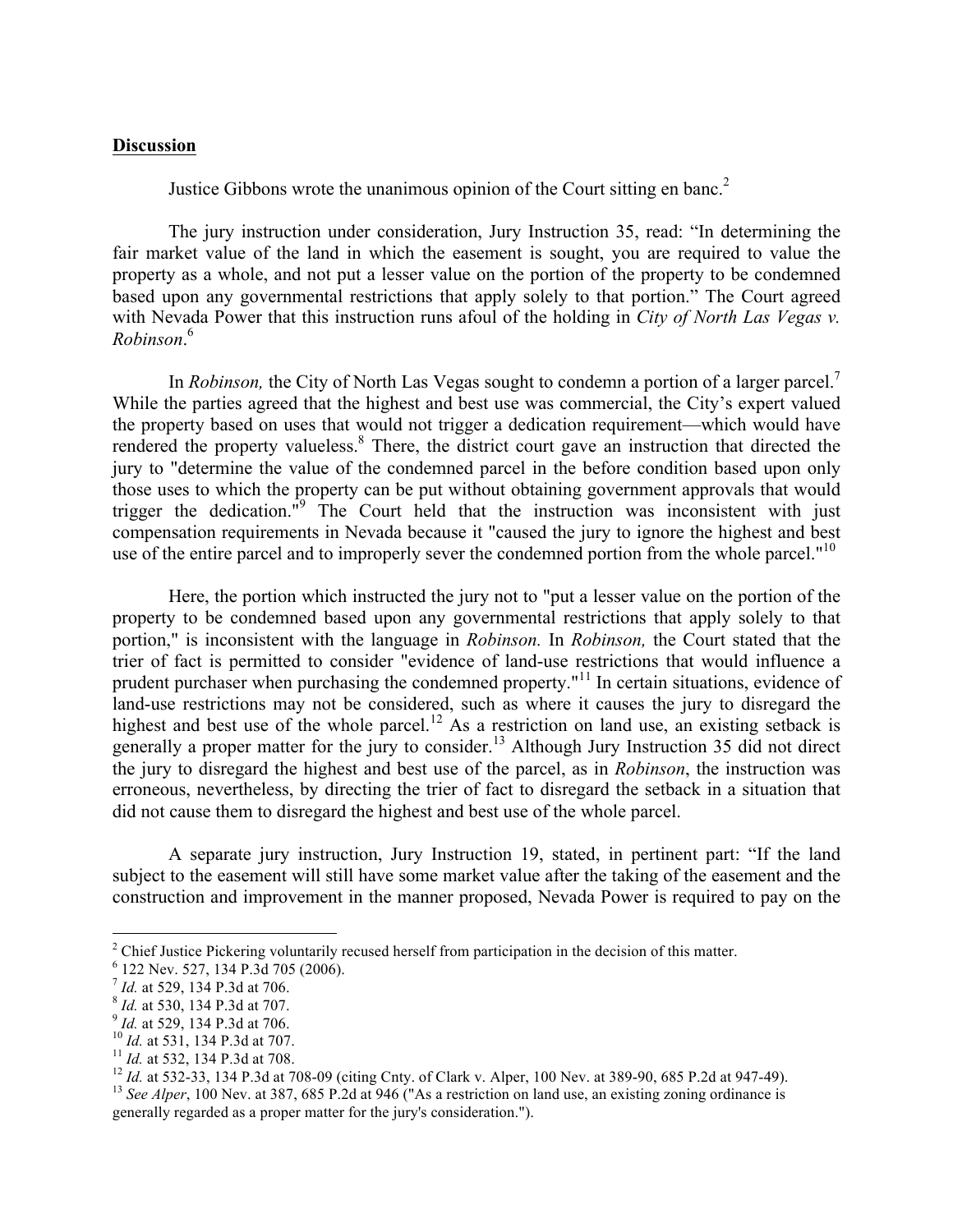decrease in market value that results from the easement. Thus, in determining the compensation to be awarded for taking the easement, you must first determine the fair market value of the land in which the easement is sought and then determine the value of the same land as it will be subject to the easement and the construction of the proposed improvement. The difference between these amounts will be the value of the easement." Because Jury Instruction 19 correctly applies the Court's reasoning in *Robinson,* the instruction alleviated any prejudice to Nevada Power caused by the erroneous language in Jury Instruction 35.

The Court suggests the following pattern instruction in cases where a jury is tasked with determining just compensation for a piece of property burdened by a land-use restriction where the jury does not need to disregard the highest and best use of the land: "In determining the fair market value of the land in which the easement is sought, you are required to value the land as a whole based on its highest and best use and look to the most probable price which the property would bring in an open market under the conditions of a fair sale. To determine the most probable price, you must not focus solely on the condemned portion, but you may consider evidence of land-use restrictions that would influence a prudent purchaser when purchasing the condemned property."

The Court disagreed with Nevada Power's arguments that the district court abused its discretion by allowing 3 Kids' expert to present testimony for which she did not disclose certain supporting data, and that the district court should have allowed it to present maps and reports to rebut 3 Kids' expert's testimony.

NRCP 16.1(a)(2)(B) requires an expert's report to "contain a complete statement of all opinions to be expressed and the basis and reasons therefor; the data and other information considered by the witness in forming the opinions."18 While the testimony in question was not adequately thorough, such weaknesses went to the weight of the evidence and not its admissibility.<sup>19</sup> These weaknesses were appropriate topics for cross-examination. Nevada Power had a wide range of unused tools available to address any issues with the report before trial, including motions to compel production of documents, motions in limine, development of a competing paired sales analysis, and vigorous cross examination.<sup>20</sup>

At trial, Nevada Power attempted to provide rebuttal information not previously disclosed after realizing that some of its assumptions, made as a result of 3 Kids' experts imprecise identification of parcels of land were incorrect. The district court acted within its discretion by refusing to allow Nevada Power to introduce information in rebuttal that was not disclosed prior to trial.<sup>22</sup> Nevada Power also argued that 3 Kids' expert's testimony violated NRS 50.285

<sup>&</sup>lt;sup>18</sup> NRCP 16.1(a)(2)(B)<br><sup>19</sup> *See* Williams v. Eighth Judicial Dist. Court, 127 Nev., 262 P.3d 360, 368 (2011) (noting that concerns about the reliability of expert testimony went to weight, not admissibility).

<sup>&</sup>lt;sup>20</sup> See Daubert v. Merrell Dow Pharm., Inc., 509 U.S. 579, 596 (1993) ("Vigorous cross-examination, presentation of contrary evidence, and careful instruction on the burden of proof are the traditional and appropriate means of attacking shaky but admissible evidence.").

<sup>&</sup>lt;sup>22</sup> NRCP 16.1(a)(3); M.C. Multi-Family Dev., L.L.C. v. Crestdale Assocs., Ltd., 124 Nev. 901, 913, 193 P.3d 536, 544 (2008) (stating that this court "review [s] a district court's decision to admit or exclude evidence for abuse of discretion, and. . . will not interfere with the district court's exercise of its discretion absent a showing of palpable abuse").